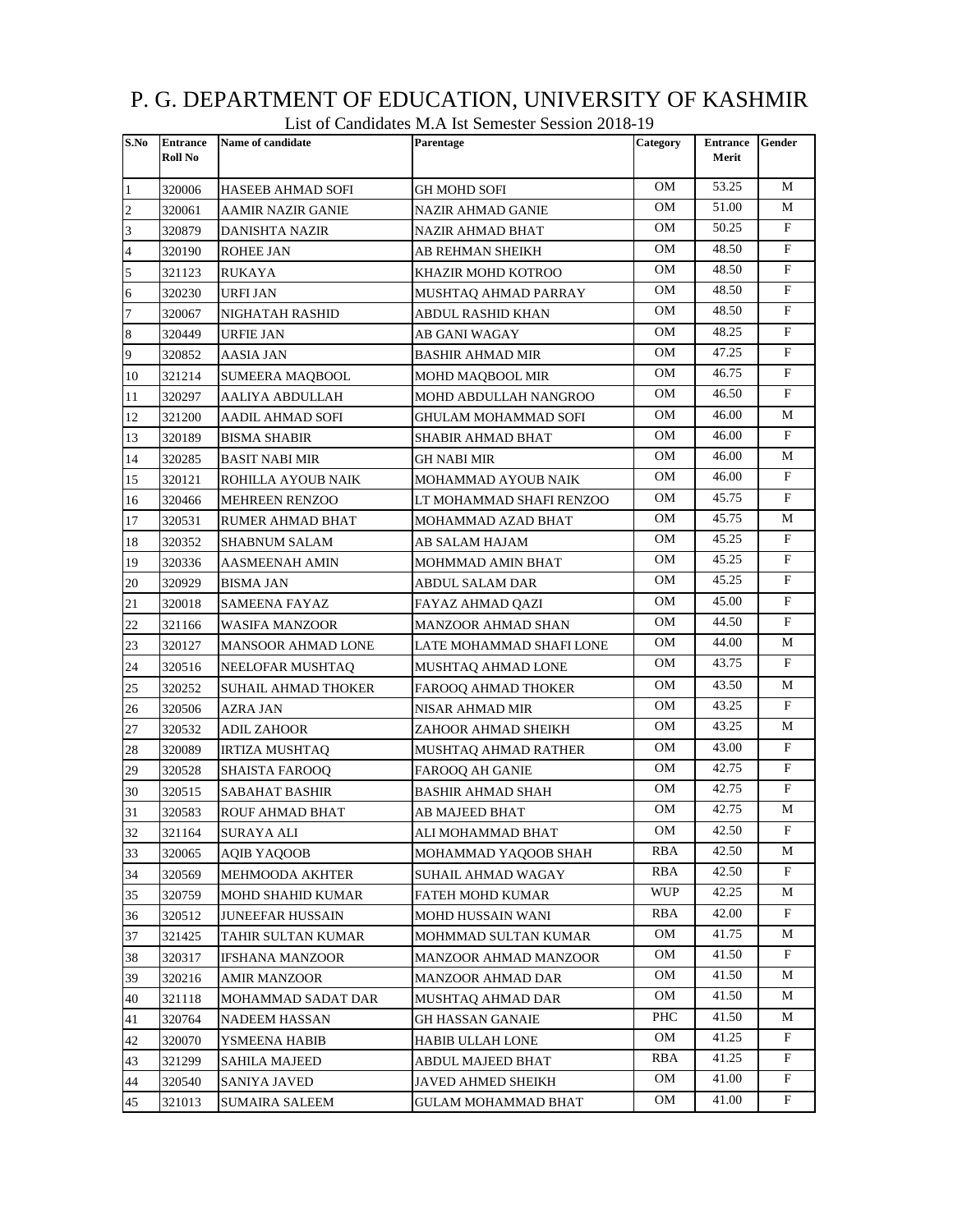| 46 | 321501 | RAYEES AHMAD WANI        | <b>MOHD AKBAR WANI</b>       | OМ                     | 41.00 | M                       |
|----|--------|--------------------------|------------------------------|------------------------|-------|-------------------------|
| 47 | 320306 | <b>RIFAT MANZOOR</b>     | <b>MANZOOR AHMAD SHAH</b>    | OМ                     | 40.75 | F                       |
| 48 | 321047 | SHAZIA RASOOL            | GH RASOOL WANI               | OM                     | 40.50 | $\mathbf{F}$            |
| 49 | 321050 | <b>SHABNUM FAROOO</b>    | FAROOQ AHMAD THOKER          | OM                     | 39.75 | $\mathbf{F}$            |
| 50 | 321063 | MEHRAJ MAQSOOD           | MAQSOOD AHMAD KHANDAY        | OМ                     | 39.75 | М                       |
| 51 | 320087 | <b>SUMY ASHIQ</b>        | ASHIQ HUSSAIN NANDA          | OM                     | 39.50 | F                       |
| 52 | 321028 | YASIR AHMAD LONE         | ABDUL REHMAN LONE            | RBA                    | 39.25 | М                       |
| 53 | 320007 | IQRA JAN                 | ABDUL HAMEED BHAT            | OМ                     | 39.00 | F                       |
| 54 | 321206 | ASHIQ MAQBOOL            | MOHAMAD MAQBOOL MIR          | OМ                     | 39.00 | M                       |
| 55 | 320346 | ASMAT AKHTER             | AB AHAD RATHER               | <b>PS</b>              | 38.75 | $\mathbf{F}$            |
| 56 | 320291 | <b>AADIL ISLAM</b>       | FAROOQ AHMAD PARRAY          | <b>PS</b>              | 38.75 | М                       |
| 57 | 320150 | <b>SHAKEELA YOUSUF</b>   | MOHAMAD YOUSUF WANI          | <b>PS</b>              | 38.25 | $\mathbf{F}$            |
| 58 | 320963 | <b>SHAISTA GUL</b>       | <b>GULAM MOHAMMAD PARRAY</b> | CDP                    | 37.75 | $\mathbf{F}$            |
| 59 | 320108 | RAYEES AHMAD DAR         | AB KHALIQ DAR                | <b>PS</b>              | 36.75 | М                       |
| 60 | 320316 | SUHIBA JAN               | <b>MOHD AMIN RESHI</b>       | <b>PS</b>              | 35.00 | F                       |
| 61 | 320520 | TABASUM MOHI UD DIN      | GH. MOHI UD DIN RATHER       | SN                     | 33.00 | $\mathbf{F}$            |
| 62 | 320981 | ZAHID NAZIR              | NAZIR AHMAD WANI             | <b>PS</b>              | 32.75 | М                       |
| 63 | 320101 | <b>MARZIYA BANOO</b>     | <b>MOHD MUSSA</b>            | ST                     | 32.00 | F                       |
| 64 | 320186 | <b>IQRA NABI MIR</b>     | GHULAM NABI MIR              | <b>PS</b>              | 31.75 | $\mathbf{F}$            |
| 65 | 320196 | YASMEEENA AKBER          | <b>MOHD AKBER BHAT</b>       | <b>PS</b>              | 30.50 | $\mathbf F$             |
| 66 | 320043 | MIR TABISH ZAHOOR        | ZAHOOR AHMAD MIR             | <b>PS</b>              | 29.75 | $\mathbf{F}$            |
| 67 | 320339 | MOHD IRFAN DAR           | FAYAZ AHMAD DAR              | <b>PS</b>              | 29.00 | M                       |
| 68 | 321182 | <b>RASHID LATIF LONE</b> | GH MOHAMMAD LONE             | ST                     | 28.75 | M                       |
| 69 | 320125 | SAIMA FAROOQ             | FAROOQ AHMAD BHAT            | <b>PS</b>              | 28.75 | $\mathbf{F}$            |
| 70 | 321373 | <b>NUZHAT FIRDOUS</b>    | MUHAMMAD SULTAN MALIK        | <b>PS</b>              | 28.00 | F                       |
| 71 | 320558 | TAMHEEL MEHRAJ           | MEHRAJ UD DIN                | <b>PS</b>              | 26.50 | М                       |
| 72 | 320523 | <b>BISMA HASSAN</b>      | <b>GH HASSAN NAJAR</b>       | <b>PS</b>              | 26.50 | F                       |
| 73 | 320734 | AIJAZ AHMAD HAJAM        | BASHIR AHMAD HAJAM           | <b>WUP</b>             | 26.00 | М                       |
| 74 | 320809 | SHABNAM ARA              | <b>MOHD SADEEQ</b>           | ALC                    | 25.50 | F                       |
| 75 | 320484 | SHAHISTA NABI            | GH NABI BHAT                 | CDP                    | 25.25 | $\mathbf{F}$            |
| 76 | 320606 | DANISH AKHBAR            | MUHAMMAD AKHBAR LONE         | <b>PS</b>              | 25.25 | М                       |
| 77 | 320881 | ZAFRULLAH HASSAN         | GH HASSAN BHAT               | PS                     | 25.00 | M                       |
| 78 | 321150 | SAEEDAH TABASSUM         | NISAR HUSSAIN                | <b>PS</b>              | 25.00 | F                       |
| 79 | 320085 | ADIL HUSSAIN MIR         | FAYAZ AHMAD MIR              | <b>NCC</b>             | 24.25 | М                       |
| 80 | 321150 | AZKA IMTIYAZ             | ZAFFAR IMTIYAZ KOUL          | $\mathbf{P}\mathbf{S}$ | 23.75 | $\overline{\mathrm{F}}$ |

**Sd/= Head of the Department**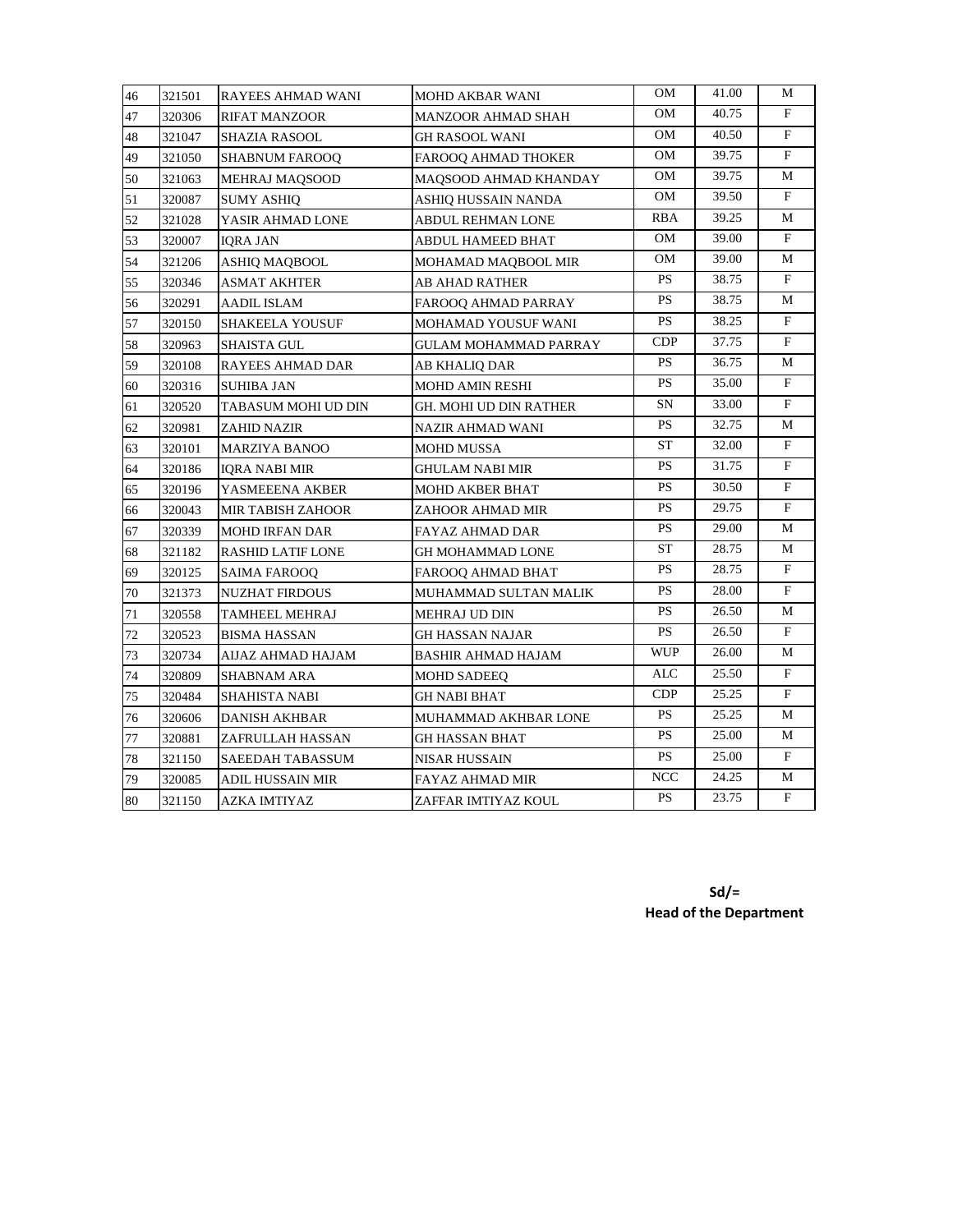| S.No           | <b>Entrance</b><br>Roll No | Name of candidate       | Parentage                  | Category   | <b>Entrance</b><br>Merit | Gender                  |
|----------------|----------------------------|-------------------------|----------------------------|------------|--------------------------|-------------------------|
| $\mathbf{1}$   | 330095                     | HUMAIRA JAGOO           | GULAM AHMAD JAGOO          | OM         | 31.75                    | F                       |
| $\overline{c}$ | 330499                     | SHAZIA MOHI UD DIN      | GULAM MOHI UD DIN KHAN     | OM.        | 30.00                    | F                       |
| 3              | 330137                     | UMMAYA ZAHOOR           | ZAHOOR AHMAD MALIK         | OМ         | 29.50                    | F                       |
| $\overline{4}$ | 330230                     | <b>NISAR SULTAN</b>     | MOHMMAD SULTAN DAR         | ОM         | 28.00                    | М                       |
| 5              | 331324                     | RABIA NAZIR             | <b>NAZIR AHMAD SHAH</b>    | OM.        | 27.75                    | F                       |
| 6              | 330918                     | M. ASSADULLAH MALIK     | ABDUL HAMEED MALIK         | OМ         | 27.25                    | М                       |
| $\overline{7}$ | 330513                     | SHAZIYA SALEEM          | <b>GULAM MOHAMMAD BHAT</b> | OM         | 27.25                    | F                       |
| $\,8\,$        | 331230                     | SHUGUFTA NABI WANI      | GH NABI WANI               | ОM         | 27.00                    | $_{\rm F}$              |
| 9              | 330654                     | FIRDOUS AHMAD SHEIKH    | GH MOHD SHEIKH             | OM         | 26.50                    | М                       |
| 10             | 330363                     | SAMEER AHMAD HAJAM      | AB GANI HAJAM              | OМ         | 26.50                    | M                       |
| 11             | 330272                     | M NAVEED AHAD           | AB AHAD MIR                | OM         | 26.50                    | М                       |
| 12             | 330663                     | WASEEM YOUSF SHEIKH     | MOHD YOUSF SHEIKH          | ОM         | 26.00                    | М                       |
| 13             | 330653                     | NAZIR AHMAD SHEIKH      | GHULAM NABI SHEIKH         | ОM         | 25.75                    | М                       |
| 14             | 331019                     | MATLOOB HAMID WANI      | ABDUL HAMID WANI           | OМ         | 25.50                    | М                       |
| 15             | 330923                     | MUDASIR AHMAD GANAIE    | AB RAHIM GANAIE            | ОM         | 25.50                    | М                       |
| 16             | 330460                     | AASIF HUSSAIN DAR       | NAZIR AHMAD DAR            | OМ         | 25.50                    | М                       |
| 17             | 330152                     | AAMINA SAMAD            | ABDUL SAMAD PARRAY         | ОM         | 25.00                    | $\mathbf{F}$            |
| 18             | 331163                     | <b>TARIQ AHMAD LONE</b> | <b>GHULAM RASOOL LONE</b>  | OM         | 24.75                    | М                       |
| 19             | 330827                     | <b>NUZHAT NAZIR</b>     | NAZIR AHMAD RATHER         | <b>OM</b>  | 24.75                    | $\mathbf{F}$            |
| 20             | 330704                     | RAZINA JAN              | ABDUL MAJEED ZARGAR        | OM         | 24.75                    | F                       |
| 21             | 330537                     | AARIFA TABASSUM         | GH QADIR RATHER            | ОM         | 24.75                    | F                       |
| 22             | 330839                     | WASEEM AHMAD KHAN       | MOHAMMAD ASHRAF KHAN       | ОM         | 24.50                    | М                       |
| 23             | 330035                     | SHAZADA ASHRAF          | MOHD ASHRAF LONE           | OМ         | 24.50                    | F                       |
| 24             | 330073                     | NISSAR HUSAIN PALL      | <b>GULAM MOHMAD PALL</b>   | OM         | 24.25                    | М                       |
| 25             | 330064                     | SAJAD AHMAD MALIK       | MOHMAD ABDULLAHA MALIK     | OМ         | 24.25                    | М                       |
| 26             | 331012                     | SHAYISTA RASHID         | ABDUL RASHID MIR           | ОM         | 24.25                    | F                       |
| 27             | 330280                     | <b>NUSRAT JON</b>       | MOHMAD MAQSOOD BHAT        | OM         | 24.25                    | $_{\rm F}$              |
| 28             | 330046                     | NIGHAT JAAN             | <b>GHULAM NABI DAR</b>     | ОM         | 24.00                    | $\mathbf{F}$            |
| 29             | 330826                     | MEHRAJ UD DIN BHAT      | <b>SONA ULLAH BHAT</b>     | OM         | 23.75                    | М                       |
| 30             | 330527                     | SHAHBAZ AHMAD BHAT      | <b>BASHIR AHMAD BHAT</b>   | ОM         | 23.75                    | М                       |
| 31             | 330111                     | <b>SHUGUFTA SHAFI</b>   | MOHD SHAFI GANAIE          | ОM         | 23.75                    | F                       |
| 32             | 330078                     | SAKEENA JAN             | <b>BASHIR AHMAD KHAN</b>   | OM         | 23.75                    | $\overline{\mathrm{F}}$ |
| 33             | 331334                     | ISHFAO MUSHTAO WANI     | MUSHTAQ AHMAD WANI         | <b>NCC</b> | 23.25                    | М                       |
| 34             | 330061                     | IRFAN ANWAR DAR         | MOHD ANWAR DAR             | RBA        | 23.25                    | М                       |
| 35             | 330878                     | SURAYA JABEEN           | ABDUL AHAD QURESHI         | RBA        | 23.25                    | F                       |
| 36             | 331080                     | SAMEER AHMAD NANGROO    | MOHD ABDULLAH NANGROO      | OM         | 23.00                    | М                       |
| 37             | 330381                     | SHAZIA FAROOQ           | FAROOO AHMAD HAJAM         | <b>WUP</b> | 22.50                    | F                       |
| 38             | 331122                     | ZAHIDA JAN              | BASHIR AHMAD JAN           | RBA        | 22.25                    | F                       |
| 39             | 330529                     | AAQIB MEHRAJ            | MEHRAJ UD DIN SHEIKH       | <b>PS</b>  | 22.00                    | М                       |
| 40             | 330263                     | SAMENA RAFIQ            | RAFIQ AHMAD SHORA          | PS         | 22.00                    | F                       |
| 41             | 330168                     | SHAISTA SHAMUS          | MOHD SHAMAS-UD-DIN         | RBA        | 22.00                    | $\mathbf{F}$            |
| 42             | 330312                     | YASMEENA AZIZ           | AB AZIZ BHAT               | <b>PS</b>  | 20.75                    | F                       |
| 43             | 330774                     | NEELOFAR RASHID         | AB RASHID WANI             | <b>PS</b>  | 20.50                    | $\mathbf{F}$            |

## **P. G. DEPARTMENT OF EDUCATION, UNIVERSITY OF KASHMIR List of Candidates of M.Ed Programme Session 2018-19**